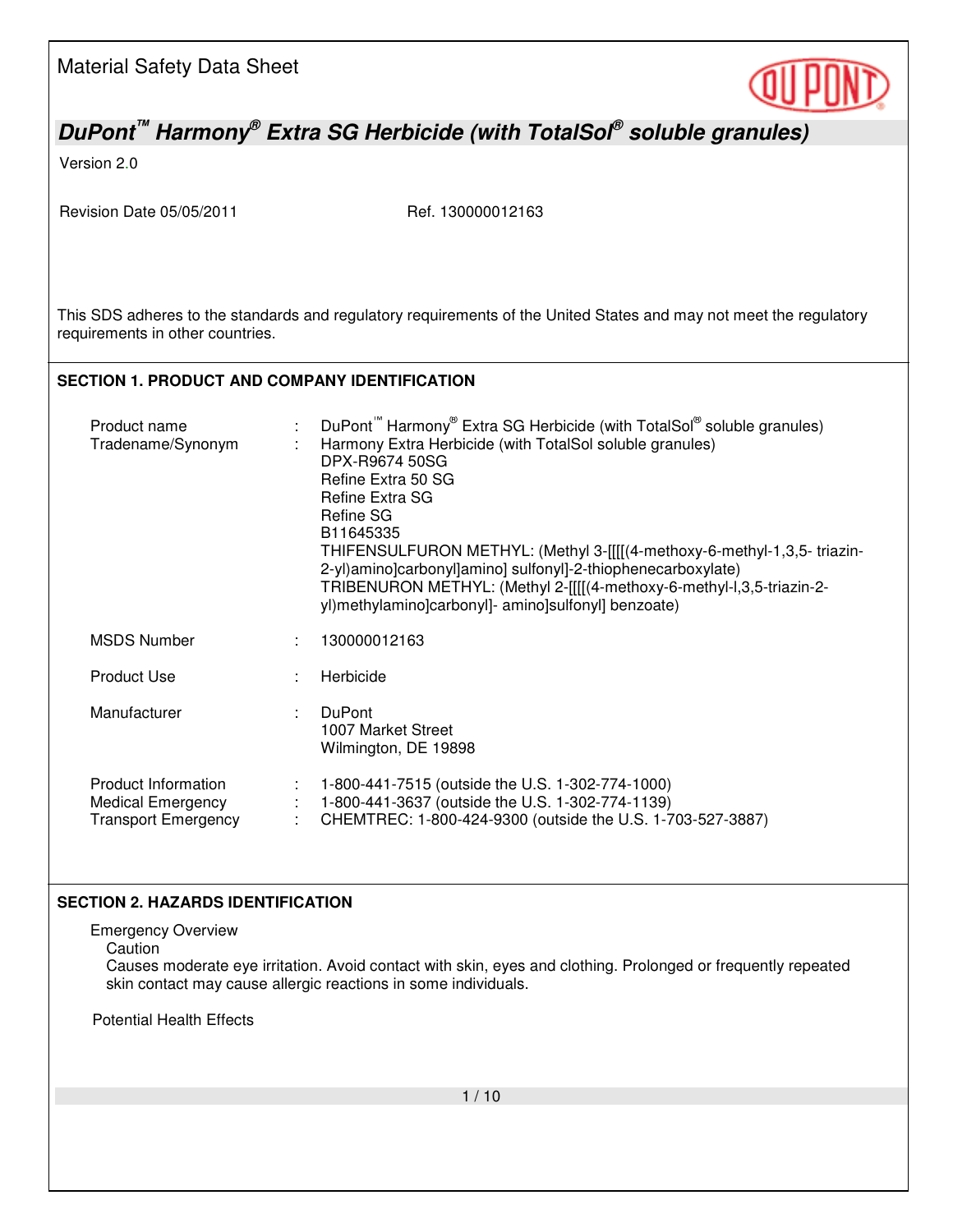| <b>Material Safety Data Sheet</b>                       |                                                          |                                                                                                                                                                                                                                     |               |
|---------------------------------------------------------|----------------------------------------------------------|-------------------------------------------------------------------------------------------------------------------------------------------------------------------------------------------------------------------------------------|---------------|
|                                                         |                                                          | DuPont <sup>™</sup> Harmony <sup>®</sup> Extra SG Herbicide (with TotalSol <sup>®</sup> soluble granules)                                                                                                                           |               |
| Version 2.0                                             |                                                          |                                                                                                                                                                                                                                     |               |
| Revision Date 05/05/2011                                |                                                          | Ref. 130000012163                                                                                                                                                                                                                   |               |
| the label.                                              |                                                          | This section includes potential acute adverse effects which could occur if this material is not used according to                                                                                                                   |               |
| Skin                                                    |                                                          | May cause: Irritation with discomfort or rash.                                                                                                                                                                                      |               |
| Eyes                                                    |                                                          | May cause: Irritation with discomfort, pain, redness, or visual impairment.                                                                                                                                                         |               |
| Carcinogenicity<br>IARC, NTP, or OSHA, as a carcinogen. | <b>SECTION 3. COMPOSITION/INFORMATION ON INGREDIENTS</b> | None of the components present in this material at concentrations equal to or greater than 0.1% are listed by                                                                                                                       |               |
| Component                                               |                                                          | CAS-No.                                                                                                                                                                                                                             | Concentration |
|                                                         |                                                          |                                                                                                                                                                                                                                     |               |
| Thifensulfuron methyl                                   |                                                          | 79277-27-3                                                                                                                                                                                                                          | 33.33 %       |
| Tribenuron methyl                                       |                                                          | 101200-48-0                                                                                                                                                                                                                         | 16.67%        |
| Other Ingredients                                       |                                                          |                                                                                                                                                                                                                                     | 50 %          |
| <b>SECTION 4. FIRST AID MEASURES</b>                    |                                                          |                                                                                                                                                                                                                                     |               |
| Skin contact                                            | treatment advice.                                        | : Take off all contaminated clothing immediately. Rinse skin immediately with<br>plenty of water for 15-20 minutes. Call a poison control center or doctor for                                                                      |               |
| Eye contact                                             |                                                          | Hold eye open and rinse slowly and gently with water for 15-20 minutes.<br>Remove contact lenses, if present, after the first 5 minutes, then continue<br>rinsing eye. Call a poison control center or doctor for treatment advice. |               |
| Inhalation                                              |                                                          | No specific intervention is indicated as the compound is not likely to be<br>hazardous. Consult a physician if necessary.                                                                                                           |               |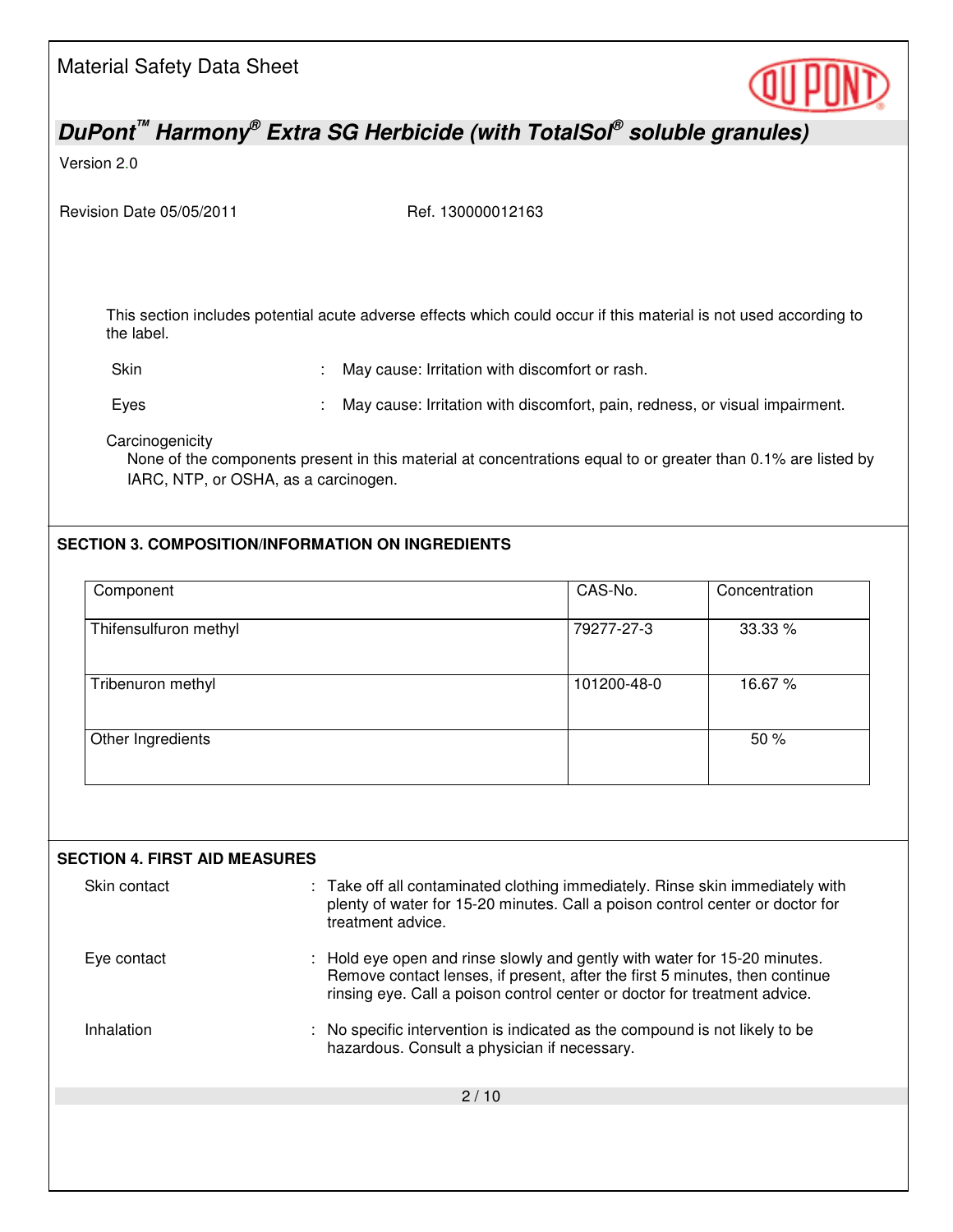

*DuPont™ Harmony® Extra SG Herbicide (with TotalSol® soluble granules)* 

Version 2.0

| Revision Date 05/05/2011                                                                                                                                                  | Ref. 130000012163                                                                                                                                                                                                                                                                                                                                                                                                                                                                                                                                                                                                                                                                                |  |  |  |  |
|---------------------------------------------------------------------------------------------------------------------------------------------------------------------------|--------------------------------------------------------------------------------------------------------------------------------------------------------------------------------------------------------------------------------------------------------------------------------------------------------------------------------------------------------------------------------------------------------------------------------------------------------------------------------------------------------------------------------------------------------------------------------------------------------------------------------------------------------------------------------------------------|--|--|--|--|
|                                                                                                                                                                           |                                                                                                                                                                                                                                                                                                                                                                                                                                                                                                                                                                                                                                                                                                  |  |  |  |  |
| Ingestion                                                                                                                                                                 | : No specific intervention is indicated as the compound is not likely to be<br>hazardous. Consult a physician if necessary.                                                                                                                                                                                                                                                                                                                                                                                                                                                                                                                                                                      |  |  |  |  |
| General advice                                                                                                                                                            | : For medical emergencies involving this product, call toll free 1-800-441-3637.<br>See Label for Additional Precautions and Directions for Use.<br>Have the product container or label with you when calling a poison control<br>center or doctor, or going for treatment.                                                                                                                                                                                                                                                                                                                                                                                                                      |  |  |  |  |
| Notes to physician                                                                                                                                                        | : Treat symptomatically.                                                                                                                                                                                                                                                                                                                                                                                                                                                                                                                                                                                                                                                                         |  |  |  |  |
|                                                                                                                                                                           |                                                                                                                                                                                                                                                                                                                                                                                                                                                                                                                                                                                                                                                                                                  |  |  |  |  |
| <b>SECTION 5. FIRE-FIGHTING MEASURES</b>                                                                                                                                  |                                                                                                                                                                                                                                                                                                                                                                                                                                                                                                                                                                                                                                                                                                  |  |  |  |  |
| <b>Flammable Properties</b><br>Flash point                                                                                                                                | : not applicable                                                                                                                                                                                                                                                                                                                                                                                                                                                                                                                                                                                                                                                                                 |  |  |  |  |
| Ignition temperature                                                                                                                                                      | : $385 \text{ °C}$ (725 °F)                                                                                                                                                                                                                                                                                                                                                                                                                                                                                                                                                                                                                                                                      |  |  |  |  |
| Suitable extinguishing media                                                                                                                                              | : Water spray, Foam, Dry chemical, Carbon dioxide (CO2)                                                                                                                                                                                                                                                                                                                                                                                                                                                                                                                                                                                                                                          |  |  |  |  |
| Unsuitable extinguishing<br>media                                                                                                                                         | : High volume water jet, (contamination risk)                                                                                                                                                                                                                                                                                                                                                                                                                                                                                                                                                                                                                                                    |  |  |  |  |
| <b>Firefighting Instructions</b>                                                                                                                                          | : Wear full protective clothing and self-contained breathing apparatus.<br>Prevent fire extinguishing water from contaminating surface water or the<br>ground water system. Collect contaminated fire extinguishing water<br>separately. This must not be discharged into drains. Fire residues and<br>contaminated fire extinguishing water must be disposed of in accordance with<br>local regulations.<br>(on small fires) If area is heavily exposed to fire and if conditions permit, let<br>fire burn itself out since water may increase the area contaminated. Cool<br>containers / tanks with water spray.<br>Do not allow run-off from fire fighting to enter drains or water courses. |  |  |  |  |
| <b>SECTION 6. ACCIDENTAL RELEASE MEASURES</b>                                                                                                                             |                                                                                                                                                                                                                                                                                                                                                                                                                                                                                                                                                                                                                                                                                                  |  |  |  |  |
| NOTE: Review FIRE FIGHTING MEASURES and HANDLING (PERSONNEL) sections before proceeding with clean-<br>up. Use appropriate PERSONAL PROTECTIVE EQUIPMENT during clean-up. |                                                                                                                                                                                                                                                                                                                                                                                                                                                                                                                                                                                                                                                                                                  |  |  |  |  |
|                                                                                                                                                                           |                                                                                                                                                                                                                                                                                                                                                                                                                                                                                                                                                                                                                                                                                                  |  |  |  |  |
|                                                                                                                                                                           | 3/10                                                                                                                                                                                                                                                                                                                                                                                                                                                                                                                                                                                                                                                                                             |  |  |  |  |
|                                                                                                                                                                           |                                                                                                                                                                                                                                                                                                                                                                                                                                                                                                                                                                                                                                                                                                  |  |  |  |  |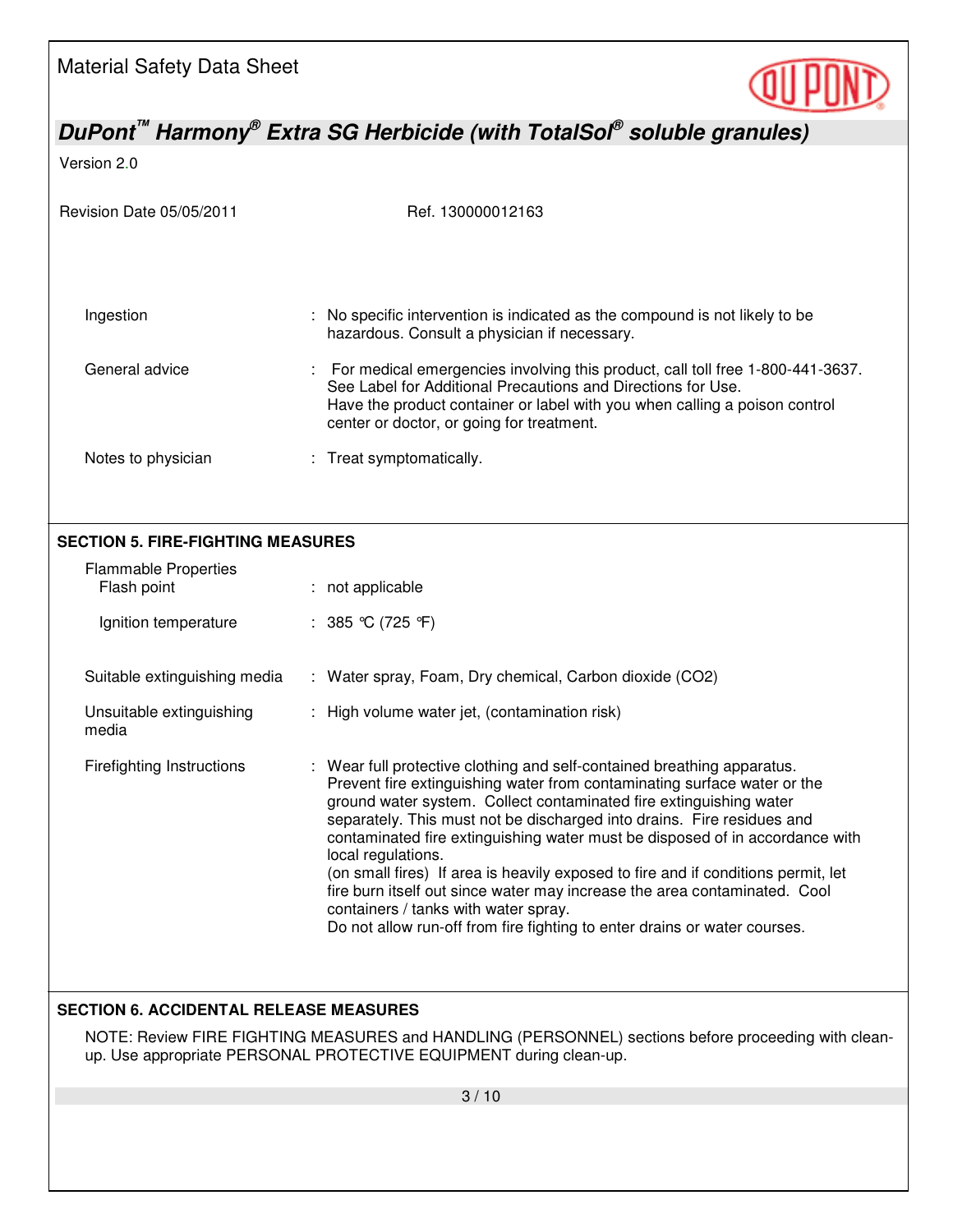

*DuPont™ Harmony® Extra SG Herbicide (with TotalSol® soluble granules)* 

Version 2.0

| Revision Date 05/05/2011                                  | Ref. 130000012163                                                                                                                                                                                                                                                                                                                                                                                                                                                                             |  |  |  |
|-----------------------------------------------------------|-----------------------------------------------------------------------------------------------------------------------------------------------------------------------------------------------------------------------------------------------------------------------------------------------------------------------------------------------------------------------------------------------------------------------------------------------------------------------------------------------|--|--|--|
| Safeguards (Personnel)                                    | : Evacuate personnel, thoroughly ventilate area, use self-contained breathing<br>apparatus. Use personal protective equipment.                                                                                                                                                                                                                                                                                                                                                                |  |  |  |
| Spill Cleanup                                             | Sweep up and shovel into suitable containers for disposal. Take special care<br>to avoid contamination of equipment and facilities during cleanup procedures<br>and disposal of wastes.                                                                                                                                                                                                                                                                                                       |  |  |  |
| <b>Accidental Release Measures</b>                        | Prevent material from entering sewers, waterways, or low areas.<br>Never return spills in original containers for re-use. Dispose of in accordance<br>with local regulations.                                                                                                                                                                                                                                                                                                                 |  |  |  |
| <b>SECTION 7. HANDLING AND STORAGE</b>                    |                                                                                                                                                                                                                                                                                                                                                                                                                                                                                               |  |  |  |
| Handling (Personnel)                                      | : Wash hands thoroughly with soap and water after handling and before eating,<br>drinking, chewing gum, using tobacco, or using the toilet. Remove<br>clothing/PPE immediately if material gets inside. Wash thoroughly and put on<br>clean clothing. Remove personal protective equipment immediately after<br>handling this product. Wash the outside of gloves before removing. As soon<br>as possible, wash thoroughly and change into clean clothing.                                    |  |  |  |
| Handling (Physical Aspects)                               | Keep away from heat and sources of ignition. Avoid dust formation in<br>confined areas. During processing, dust may form explosive mixture in air.                                                                                                                                                                                                                                                                                                                                            |  |  |  |
| Storage                                                   | : Store in original container. Do not contaminate water, other pesticides,<br>fertilizer, food or feed in storage. Keep out of the reach of children.                                                                                                                                                                                                                                                                                                                                         |  |  |  |
|                                                           |                                                                                                                                                                                                                                                                                                                                                                                                                                                                                               |  |  |  |
| <b>SECTION 8. EXPOSURE CONTROLS/PERSONAL PROTECTION</b>   |                                                                                                                                                                                                                                                                                                                                                                                                                                                                                               |  |  |  |
| Personal protective equipment<br>Skin and body protection | Applicators and other handlers must wear:<br>Long sleeved shirt and long pants<br>Chemical-resistant gloves, Category A (such as butyl rubber, natural rubber,<br>neoprene rubber, or nitrile rubber), all greater than or equal to 14 mils<br>Shoes plus socks<br>PPE required for early entry to treated areas that is permitted under the<br>Worker Protection Standard and that involves contact with anything that has<br>been treated, such as plants, soil, or water, is:<br>Coveralls |  |  |  |
|                                                           | 4/10                                                                                                                                                                                                                                                                                                                                                                                                                                                                                          |  |  |  |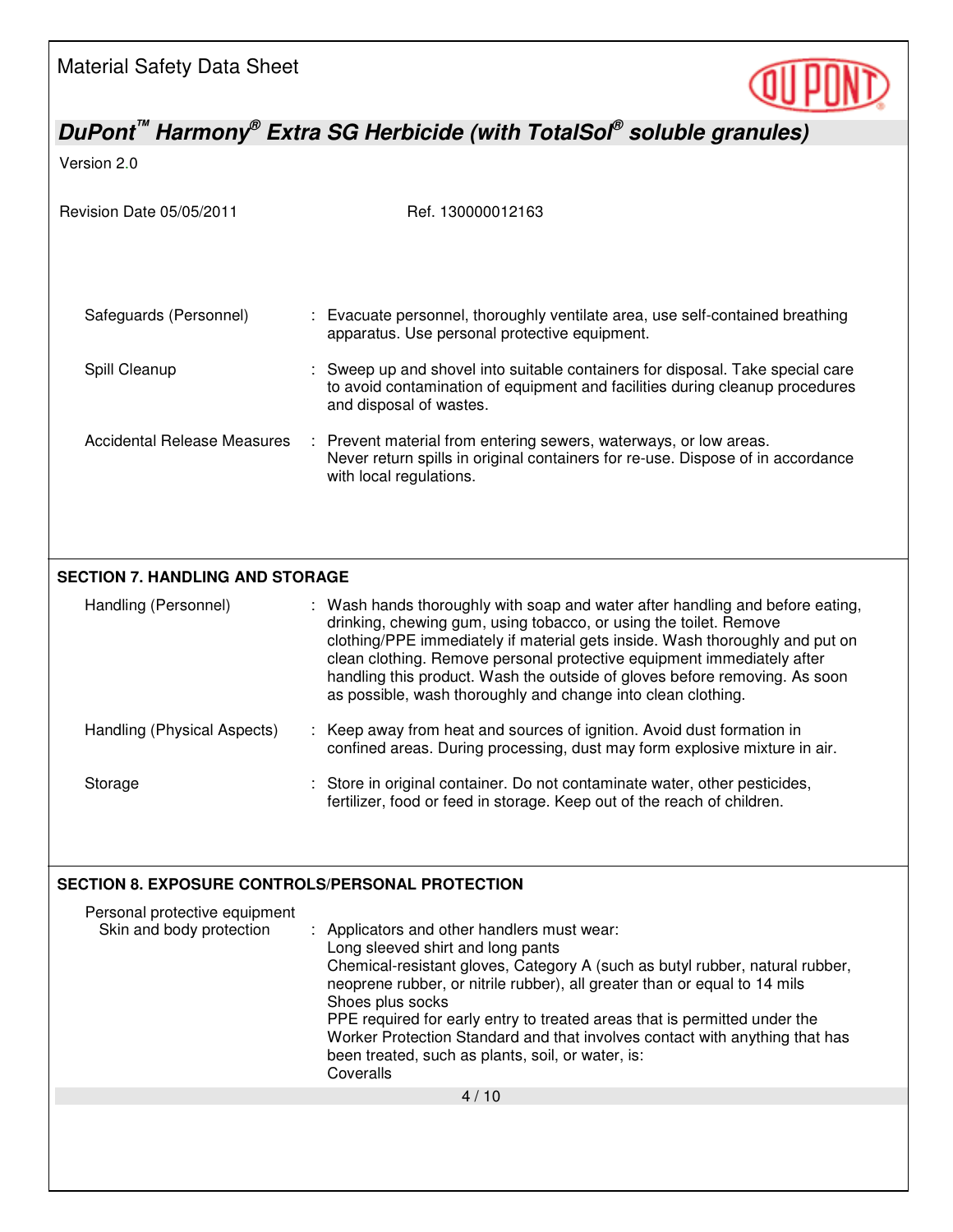

*DuPont™ Harmony® Extra SG Herbicide (with TotalSol® soluble granules)*  Version 2.0 Revision Date 05/05/2011 Ref. 130000012163 5 / 10 Chemical-resistant gloves, Category A (such as butyl rubber, natural rubber, neoprene rubber, or nitrile rubber), all greater than or equal to 14 mils Shoes plus socks Protective measures : Follow manufacturer's instructions for cleaning/maintaining PPE. If no such instructions for washables exist, use detergent and hot water. Keep and wash PPE separately from other laundry. Exposure Guidelines Exposure Limit Values Thifensulfuron methyl<br>AEL \* (DUPONT) 5 mg/m3 8 & 12 hr. TWA Tribenuron methyl AEL \* (DUPONT) 1 mg/m3 8 hr. TWA \* AEL is DuPont's Acceptable Exposure Limit. Where governmentally imposed occupational exposure limits which are lower than the AEL are in effect, such limits shall take precedence. **SECTION 9. PHYSICAL AND CHEMICAL PROPERTIES**  Form : extruded granules Color : light brown Odor : slight, slightly sour pH : 9.2 - 9.8<br>Density : 0.63 - 0.  $\therefore$  0.63 - 0.7 g/ml Water solubility **Water solubility : soluble SECTION 10. STABILITY AND REACTIVITY**  Stability **Stable at normal temperatures and storage conditions.** Incompatibility : No materials to be especially mentioned. Hazardous decomposition products : Decomposes slowly on exposure to water.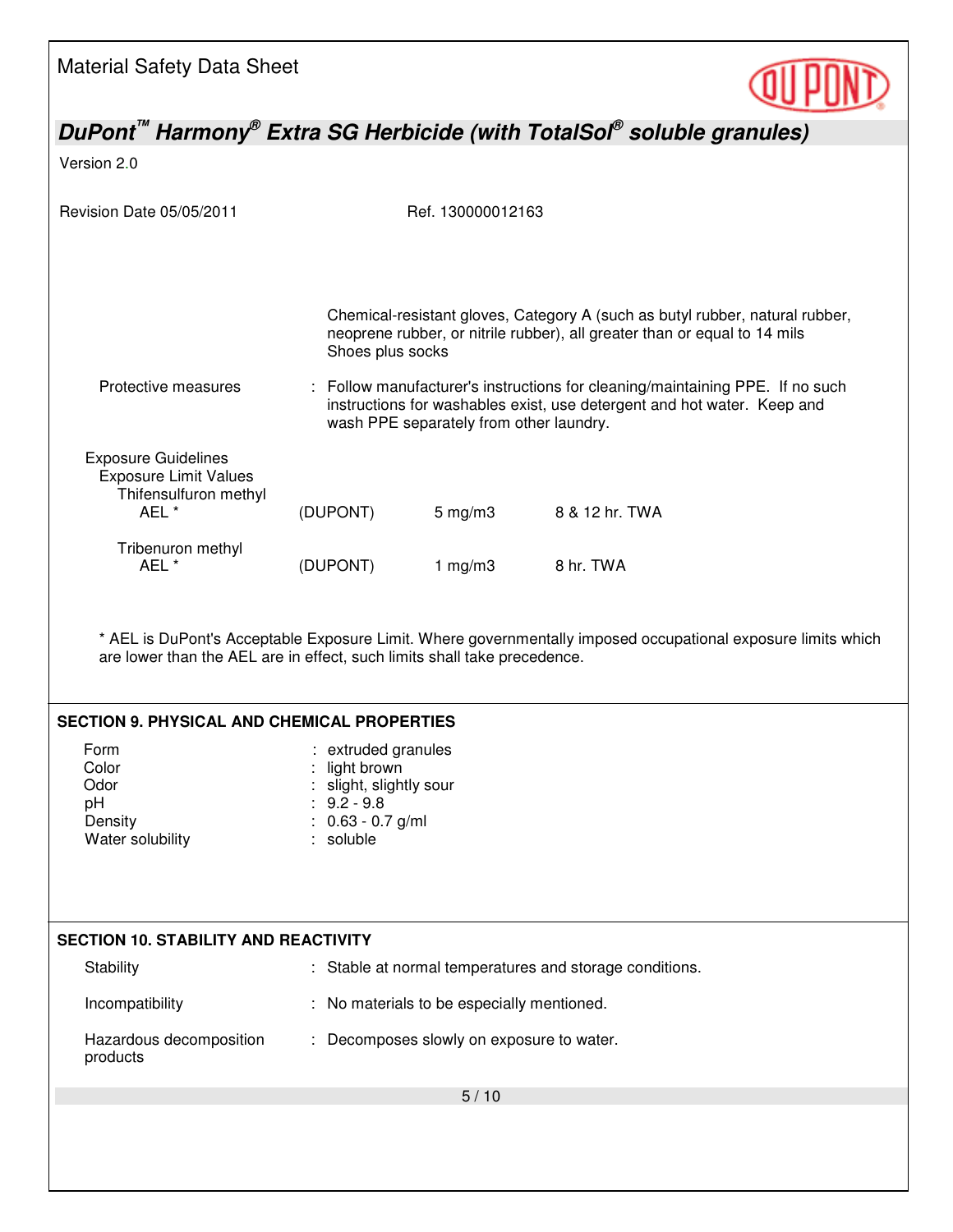

# *DuPont™ Harmony® Extra SG Herbicide (with TotalSol® soluble granules)*

### Version 2.0

Revision Date 05/05/2011 Ref. 130000012163

## **SECTION 11. TOXICOLOGICAL INFORMATION**

|                                                                             | Inhalation 4 h LC50    | $\mathbb{R}^{\mathbb{Z}}$ | DuPont <sup>™</sup> Harmony <sup>®</sup> Extra SG Herbicide (with TotalSol <sup>®</sup> soluble granules)<br>$> 5.0$ mg/l, rat<br>Active ingredient                                  |
|-----------------------------------------------------------------------------|------------------------|---------------------------|--------------------------------------------------------------------------------------------------------------------------------------------------------------------------------------|
|                                                                             | Dermal LD50            |                           | $> 5,000$ mg/kg, rat                                                                                                                                                                 |
|                                                                             | Oral LD50              |                           | $> 5,000$ mg/kg, rat                                                                                                                                                                 |
|                                                                             | Skin irritation        |                           | No skin irritation, rabbit                                                                                                                                                           |
|                                                                             | Eye irritation         |                           | No eye irritation, rabbit                                                                                                                                                            |
|                                                                             | Sensitisation          |                           | Causes sensitization., guinea pig                                                                                                                                                    |
|                                                                             | Further information    |                           | Information given is based on data on the components and the<br>toxicology of similar products.                                                                                      |
| Thifensulfuron methyl                                                       |                        |                           |                                                                                                                                                                                      |
| Repeated dose toxicity<br>Carcinogenicity<br>Mutagenicity<br>Teratogenicity |                        |                           | The following effects occurred at levels of exposure that significantly<br>exceed those expected under labeled usage conditions.                                                     |
|                                                                             |                        |                           | Oral - feed<br>multiple species<br>Reduced body weight gain                                                                                                                          |
|                                                                             |                        |                           | Animal testing did not show any carcinogenic effects.                                                                                                                                |
|                                                                             |                        |                           | Tests on bacterial or mammalian cell cultures did not show mutagenic<br>effects.                                                                                                     |
|                                                                             | Reproductive toxicity  |                           | Animal testing showed no reproductive toxicity.                                                                                                                                      |
|                                                                             |                        |                           | Did not show teratogenic effects in animal experiments.<br>Animal testing showed effects on embryo-fetal development at levels<br>equal to or above those causing maternal toxicity. |
| Tribenuron methyl                                                           | Repeated dose toxicity |                           | The following effects occurred at levels of exposure that significantly<br>exceed those expected under labeled usage conditions.                                                     |
|                                                                             |                        |                           | 6/10                                                                                                                                                                                 |
|                                                                             |                        |                           |                                                                                                                                                                                      |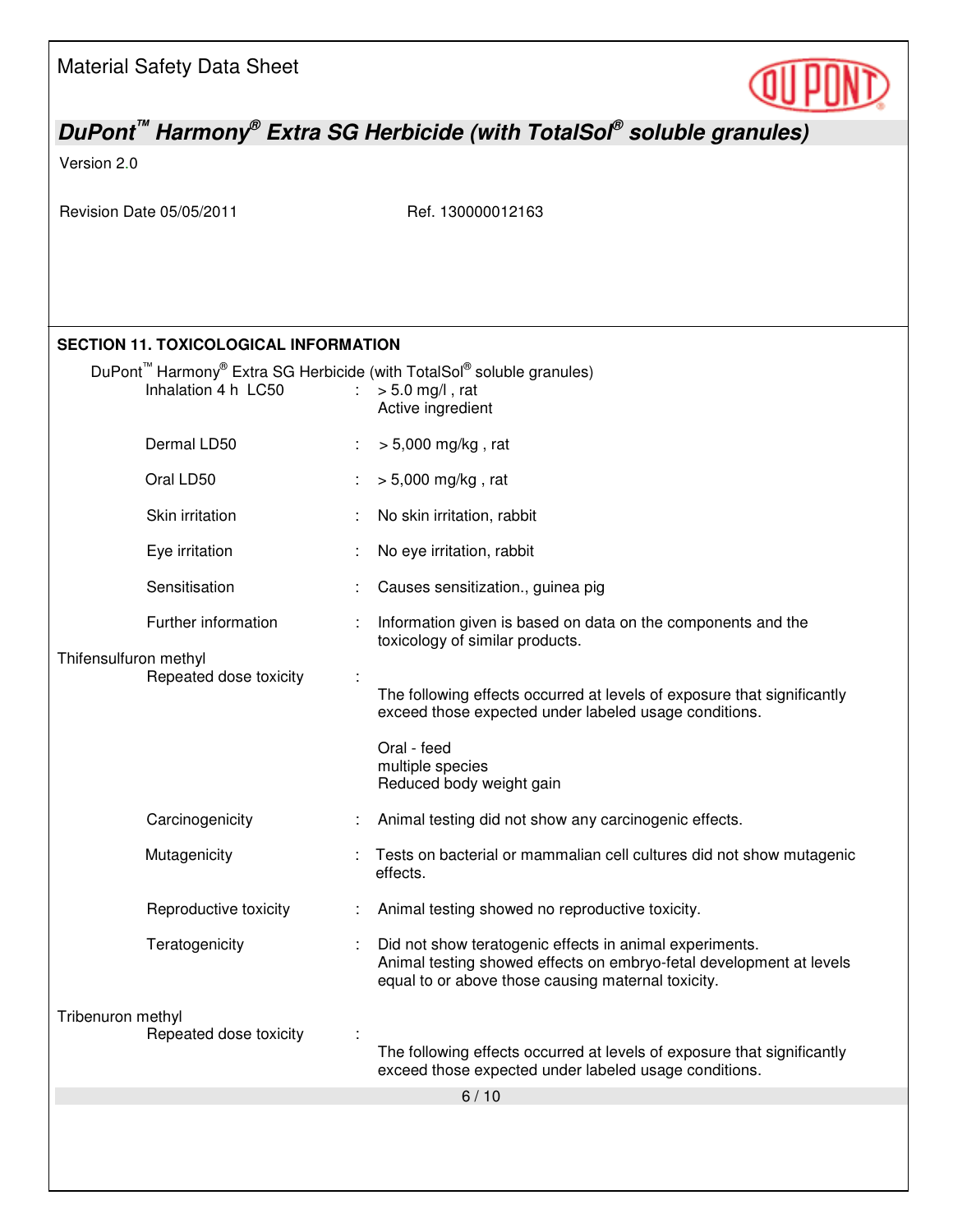

| DuPont <sup>™</sup> Harmony <sup>®</sup> Extra SG Herbicide (with TotalSol <sup>®</sup> soluble granules) |                                           |  |                                                                                                                                                                                                                  |
|-----------------------------------------------------------------------------------------------------------|-------------------------------------------|--|------------------------------------------------------------------------------------------------------------------------------------------------------------------------------------------------------------------|
| Version 2.0                                                                                               |                                           |  |                                                                                                                                                                                                                  |
|                                                                                                           | Revision Date 05/05/2011                  |  | Ref. 130000012163                                                                                                                                                                                                |
|                                                                                                           |                                           |  | Oral<br>Adverse body weight effects, altered blood chemistry                                                                                                                                                     |
|                                                                                                           | Carcinogenicity                           |  | An increased incidence of tumours was observed in laboratory<br>animals.                                                                                                                                         |
|                                                                                                           |                                           |  | Target(s):<br>Mammary glands                                                                                                                                                                                     |
|                                                                                                           | Mutagenicity                              |  | Did not cause genetic damage in cultured bacterial cells.<br>Did not cause genetic damage in cultured mammalian cells.<br>Did not cause genetic damage in animals.                                               |
|                                                                                                           | Reproductive toxicity                     |  | Animal testing showed no reproductive toxicity.                                                                                                                                                                  |
|                                                                                                           | Teratogenicity                            |  | Animal testing showed effects on embryo-foetal development at levels<br>below those causing maternal toxicity.                                                                                                   |
|                                                                                                           | <b>SECTION 12. ECOLOGICAL INFORMATION</b> |  |                                                                                                                                                                                                                  |
| Thifensulfuron methyl                                                                                     | <b>Aquatic Toxicity</b>                   |  |                                                                                                                                                                                                                  |
|                                                                                                           | 96 h LC50                                 |  | Oncorhynchus mykiss (rainbow trout) 91 mg/l                                                                                                                                                                      |
|                                                                                                           | 336 h EC50                                |  | Lemna gibba (duckweed) 0.00129 mg/l                                                                                                                                                                              |
|                                                                                                           | 48 h EC50                                 |  | Daphnia magna (Water flea) 250 mg/l                                                                                                                                                                              |
| Tribenuron methyl                                                                                         |                                           |  |                                                                                                                                                                                                                  |
|                                                                                                           | 96 h LC50                                 |  | Oncorhynchus mykiss (rainbow trout) 738 mg/l                                                                                                                                                                     |
|                                                                                                           | 14 d EC50                                 |  | Lemna gibba (duckweed) 0.00424 mg/l                                                                                                                                                                              |
|                                                                                                           | 120 h EC50                                |  | Pseudokirchneriella subcapitata 0.0208 mg/l                                                                                                                                                                      |
|                                                                                                           | 48 h EC50                                 |  | Daphnia magna (Water flea) > 894 mg/l                                                                                                                                                                            |
|                                                                                                           | Additional ecological information         |  | Environmental Hazards: Do not apply directly to water, or to areas<br>where surface water is present, or to intertidal areas below the mean<br>high water mark. Do not contaminate water when cleaning equipment |
|                                                                                                           |                                           |  | 7/10                                                                                                                                                                                                             |
|                                                                                                           |                                           |  |                                                                                                                                                                                                                  |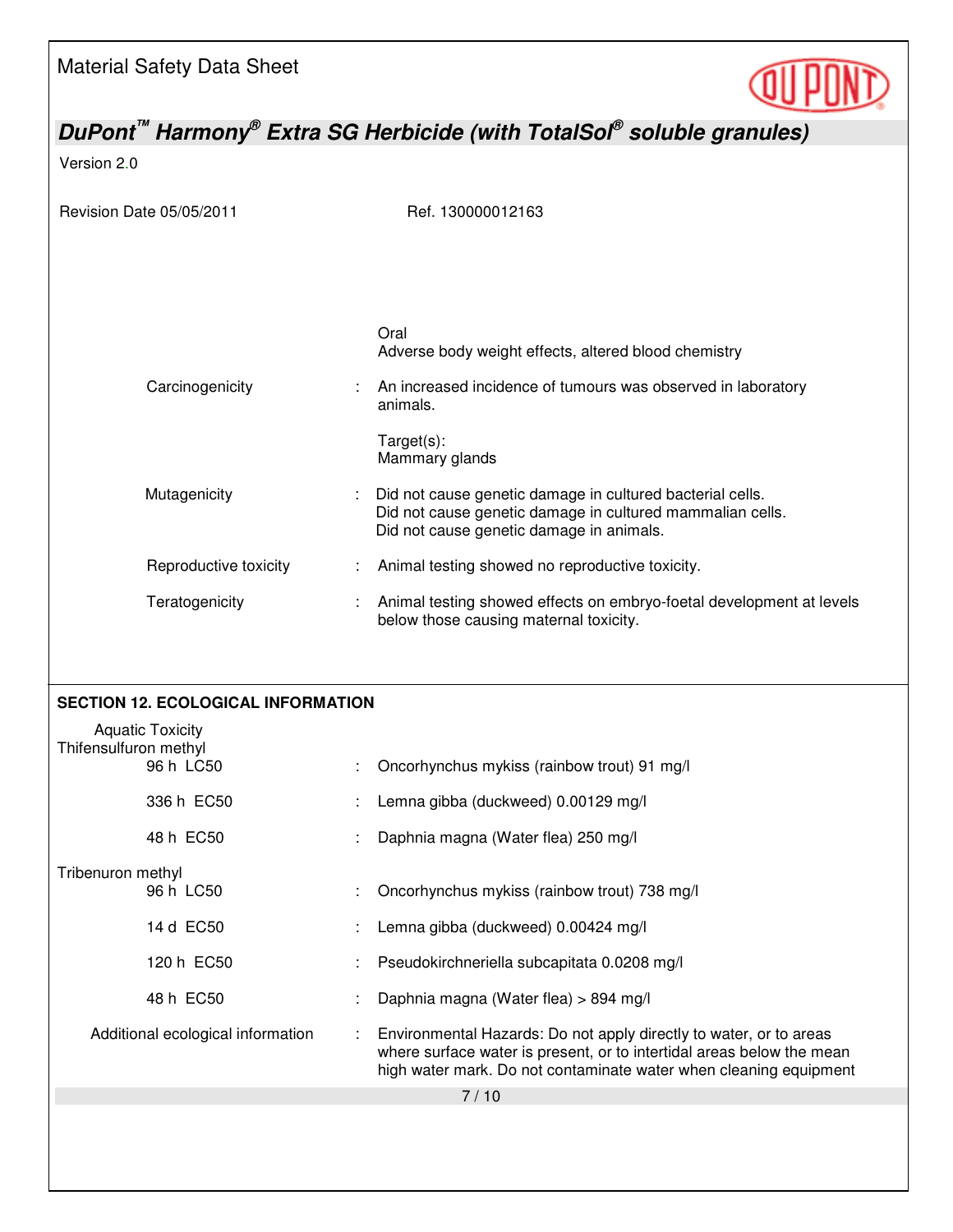| <b>Material Safety Data Sheet</b>                                                                                                                                                  |                                            |                                                                                                                                                            |  |  |
|------------------------------------------------------------------------------------------------------------------------------------------------------------------------------------|--------------------------------------------|------------------------------------------------------------------------------------------------------------------------------------------------------------|--|--|
|                                                                                                                                                                                    |                                            | DuPont <sup>™</sup> Harmony <sup>®</sup> Extra SG Herbicide (with TotalSol <sup>®</sup> soluble granules)                                                  |  |  |
| Version 2.0                                                                                                                                                                        |                                            |                                                                                                                                                            |  |  |
| Revision Date 05/05/2011                                                                                                                                                           |                                            | Ref. 130000012163                                                                                                                                          |  |  |
|                                                                                                                                                                                    |                                            | or disposing of equipment washwaters or rinsate.                                                                                                           |  |  |
|                                                                                                                                                                                    | <b>SECTION 13. DISPOSAL CONSIDERATIONS</b> |                                                                                                                                                            |  |  |
| <b>Waste Disposal</b>                                                                                                                                                              | disposal facility.                         | : Do not contaminate water, food or feed by disposal. Wastes resulting from the<br>use of this product must be disposed of on site or at an approved waste |  |  |
| <b>Container Disposal</b><br><b>Container Refilling and Disposal:</b><br>Refer to the product label for instructions.<br>Do not transport if this container is damaged or leaking. |                                            |                                                                                                                                                            |  |  |
|                                                                                                                                                                                    | or night.                                  | In the event of a major spill, fire or other emergency, call 1-800-441-3637 day                                                                            |  |  |
|                                                                                                                                                                                    | <b>SECTION 14. TRANSPORT INFORMATION</b>   |                                                                                                                                                            |  |  |
| IATA_C                                                                                                                                                                             | UN number                                  | : 3077                                                                                                                                                     |  |  |
|                                                                                                                                                                                    | Proper shipping name<br>Class              | : Environmentally hazardous substance, solid, n.o.s.<br>(Thifensulfuron-methyl, Tribenuron methyl)<br>9<br>$\mathop{\mathsf{III}}\nolimits$                |  |  |
|                                                                                                                                                                                    | Packing group<br>Labelling No.             | 9MI                                                                                                                                                        |  |  |
| <b>IMDG</b>                                                                                                                                                                        | UN number<br>Proper shipping name          | : 3077<br>: Environmentally hazardous substance, solid, n.o.s.                                                                                             |  |  |
|                                                                                                                                                                                    | Class                                      | (Thifensulfuron-methyl, Tribenuron methyl)<br>: 9                                                                                                          |  |  |
|                                                                                                                                                                                    | Packing group<br>Labelling No.             | : III<br>: 9                                                                                                                                               |  |  |
| Not regulated as a hazardous material by DOT.                                                                                                                                      |                                            |                                                                                                                                                            |  |  |
|                                                                                                                                                                                    |                                            | 8/10                                                                                                                                                       |  |  |
|                                                                                                                                                                                    |                                            |                                                                                                                                                            |  |  |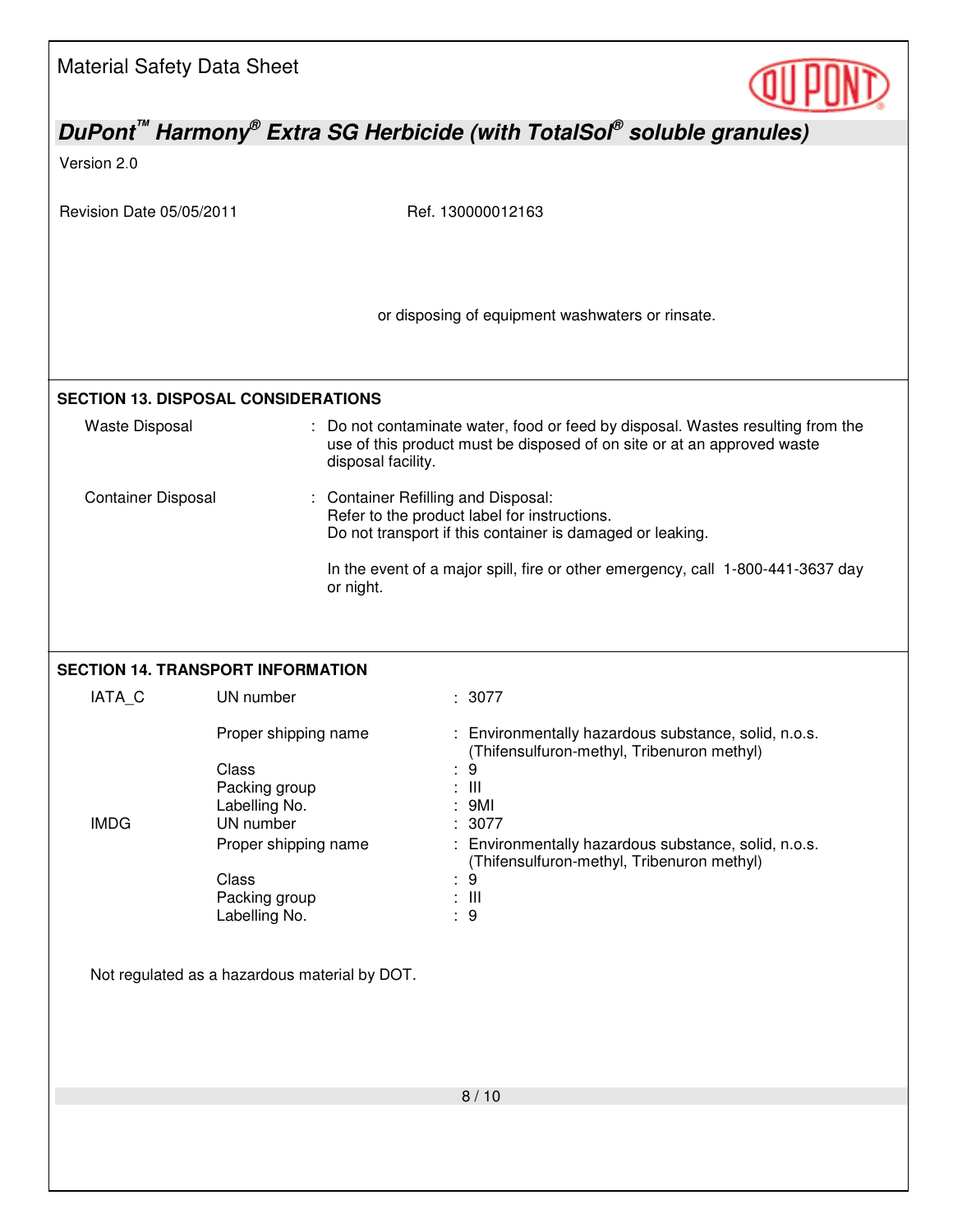

## *DuPont™ Harmony® Extra SG Herbicide (with TotalSol® soluble granules)*

### Version 2.0

Revision Date 05/05/2011 Ref. 130000012163

### **SECTION 15. REGULATORY INFORMATION**

| SARA 313 Regulated<br>Chemical(s)         | : Tribenuron methyl                                                                                                                                                                                                                                                                                                                                                                                         |
|-------------------------------------------|-------------------------------------------------------------------------------------------------------------------------------------------------------------------------------------------------------------------------------------------------------------------------------------------------------------------------------------------------------------------------------------------------------------|
| Title III hazard<br>classification        | : Acute Health Hazard: Yes<br>Chronic Health Hazard: No<br>Fire: No<br>Reactivity/Physical hazard: No<br>Pressure: No                                                                                                                                                                                                                                                                                       |
| EPA Reg. No.                              | $: 352 - 714$<br>In the United States this product is regulated by the US Environmental<br>Protection Agency (EPA) under the Federal Insecticide, Fungicide and<br>Rodenticide Act (FIFRA). It is a violation of Federal law to use this product in<br>a manner inconsistent with its labeling. Read and follow all label directions.<br>This product is excluded from listing requirements under EPA/TSCA. |
| PA Right to Know<br>Regulated Chemical(s) | : Substances on the Pennsylvania Hazardous Substances List present at<br>a concentration of 1% or more (0.01% for Special Hazardous<br>Substances): Trisodium phosphate dodecahydrate                                                                                                                                                                                                                       |

## **SECTION 16. OTHER INFORMATION**

|                              | <b>NFPA</b> | <b>HMIS</b> |
|------------------------------|-------------|-------------|
| Health                       |             |             |
| Flammability                 |             |             |
| Reactivity/Physical hazard : |             |             |

™ Trademark of E.I. du Pont de Nemours and Company.<br>® Registered trademark of E.I. du Pont de Nemours and Company

Contact person : DuPont Crop Protection, Wilmington, DE, 19898, Phone: 1-888-638-7668

9 / 10